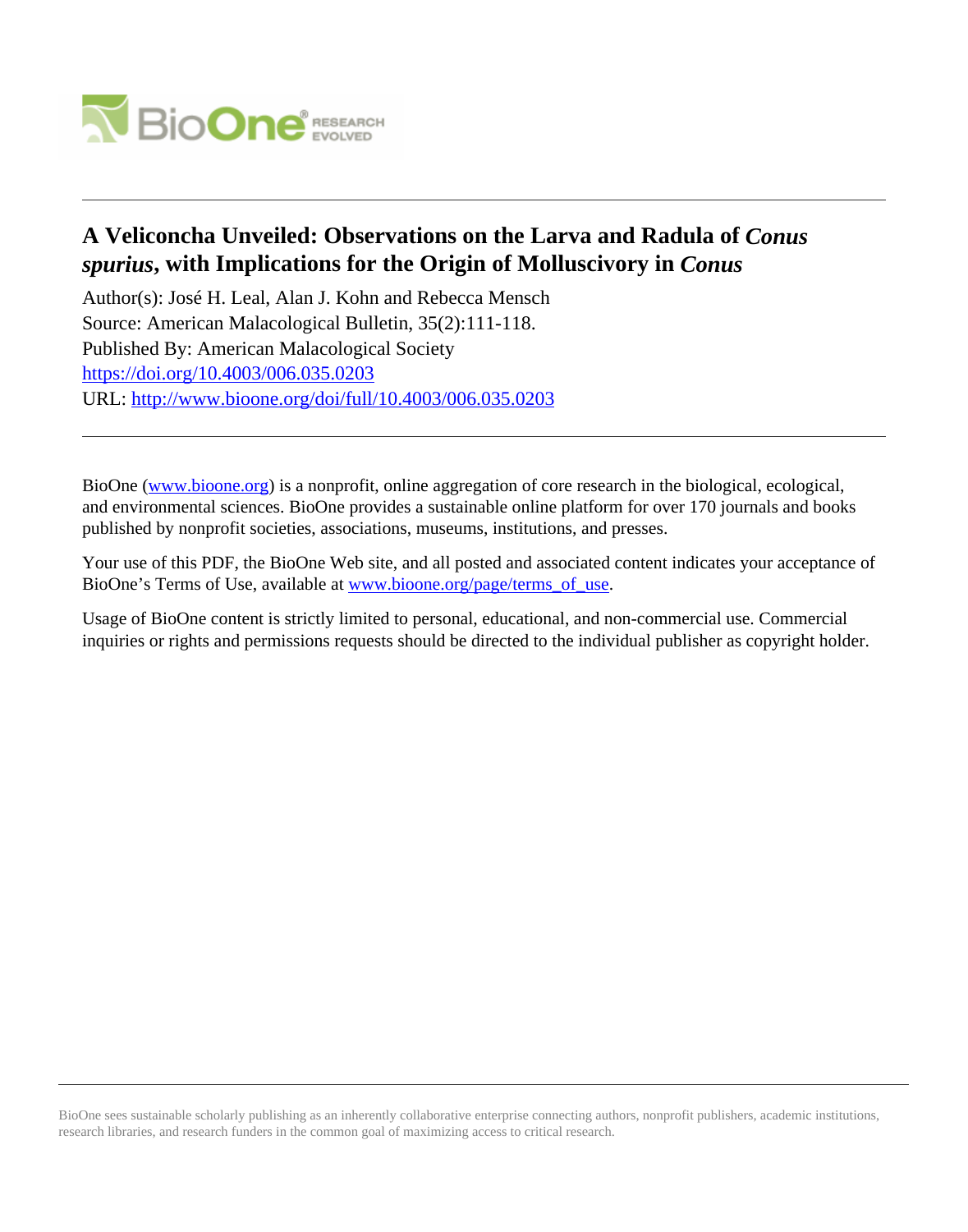# **A veliconcha unveiled: observations on the larva and radula of** *Conus spurius,* **with implications for the origin of molluscivory in** *Conus*

# José H. Leal<sup>1</sup>, Alan J. Kohn<sup>2</sup>, and Rebecca Mensch<sup>1</sup>

1 Bailey-Matthews National Shell Museum, 3075 Sanibel-Captiva Road, Sanibel, FL 33957, U.S.A. jleal@shellmuseum.org 2 Department of Biology, Box 351800, University of Washington, Seattle, WA 98195, U.S.A.

Abstract: The veliconcha larva of the predatory gastropod *Conus spurius* Gmelin, 1791 is described and for the first time illustrated based on material from Sanibel Island, Florida. Hatchling veliconchas were 1470–1570 μm (mean = 1530) long, with first protoconch whorl maximum diameter 670–740 μm (mean = 710), and estimated egg diameter 570 μm. Veliconchas can swim for a few minutes to a few hours before settling. They have well-developed paired velar lobes each 600–700 μm in length, an extensible foot with a distinct metapodium separated from the remainder of the foot by a transverse fold, and operculum. Several early life history traits of *C. spurius*, particularly hatching as large veliconcha larvae with predominantly lecithotrophic, nearly non-planktonic development, closely resemble those of a well-defined clade of *Conus* Linnaeus, 1758 species that prey on other gastropods. They contrast with the majority of species in this hyperdiverse genus, which hatch as much smaller planktonic, obligatory planktotrophic veliger larvae. As adults they comprise a vermivorous feeding guild, preying exclusively or nearly so on polychaete annelids. Limited data suggest that *C. spurius* may share this trait with them but it may also prey on molluscs. Recent molecular phylogenetic trees suggest that the characters "pelagic development" and "non-pelagic development" (or nearly so: <1 day) are distributed independently of phylogeny in the larger clade that includes *C. spurius* and the molluscivorous species. Similarities in veliconcha morphology and developmental mode, adult radular tooth morphometry, phylogenetic position, and earliest fossil records suggest the speculative hypothesis that the monophyletic clade of extant molluscivorous *Conus* species may have evolved in the Miocene from a vermivore or mixed vermivorous-molluscivorous ancestor with these attributes, such as *C. spurius*.

**Key words:** Conidae, developmental mode, veliconcha, vermivory, food habits

As in many groups of mollusks, different cone snails exhibit distinctive developmental modes, from protracted planktotrophy to lecithotrophic intracapsular development until metamorphosis (Kohn 1961, Kohn and Perron 1994, Kohn 2012, 2014). Duration of the period between hatching and metamorphosis to benthic life varies among species and is directly correlated with egg size and with size at hatching (Perron 1981, Kohn and Perron 1994: Fig. 4.7). Despite the relative ubiquity, shallow-water habits, and broad distribution range of the western Atlantic species *Conus spurius* Gmelin, 1791, there are few published observations of its early development, and neither descriptions nor illustrations of its veliconcha larva. Kesteven (1905, 1912) coined that term (as "veloconch") to apply to the portion of the gastropod protoconch formed "during the pelagic existence of the embryo, or the equivalent stages in the case of species…which have no planktonic existence…Or more precisely, that portion of the protoconch formed after the flattening out of the primitive shell gland, and before the loss of the velum" (Kesteven 1912: 51). The term veliconcha has been more broadly used by subsequent workers, e.g., Werner (1939, 1955), Penchaszadeh (1988), and the term is applied to bivalve as well as gastropod larvae (e.g., Mackie and Claudi 2010).

This report describes and illustrates for the first time the veliconcha of the venomous gastropod *Conus spurius*, which is known to prey on polychaete annelids but may also eat other molluscs. *Conus spurius* is the only one of four recognized members of the clade or subgenus *Lindaconus* Petuch, 2002 with available DNA sequence data (Puillandre *et al.* 2015). We briefly compare its veliconcha to similar larvae in related species and raise the question of the possible roles of morphology of the veliconcha, egg masses, and adult radular tooth of this clade in the evolutionary origin of molluscivory in *Conus*.

Roughly 70% of all *Conus* species prey exclusively on worms, predominantly polychaete annelids (Duda *et al.* 2001; see also Puillandre *et al.* 2014). The numerical predominance of this feeding guild, its wide distribution over the phylogenetic tree, and the similarly vermivorous habits of its most likely ancestral taxon, traditionally referred to as the family Turridae, strongly suggest that it is primitive in *Conus* and that the specialist fish- and mollusc-eating guilds are derived. Aman *et al.* (2015) recently described the likely evolutionary transition to piscivory in *Conus*, but the origin of molluscivory in the genus has not previously been explored.

# **Previous works on egg capsules and larvae of** *Conus spurius*

Kohn (2014: 354–355) and Kohn and Perron (1994: Table 2) list works discussing the egg capsules and early developmental stages of *Conus spurius*. D'Asaro (1970) studied the egg capsules of a population of *C. spurius* from Biscayne Bay,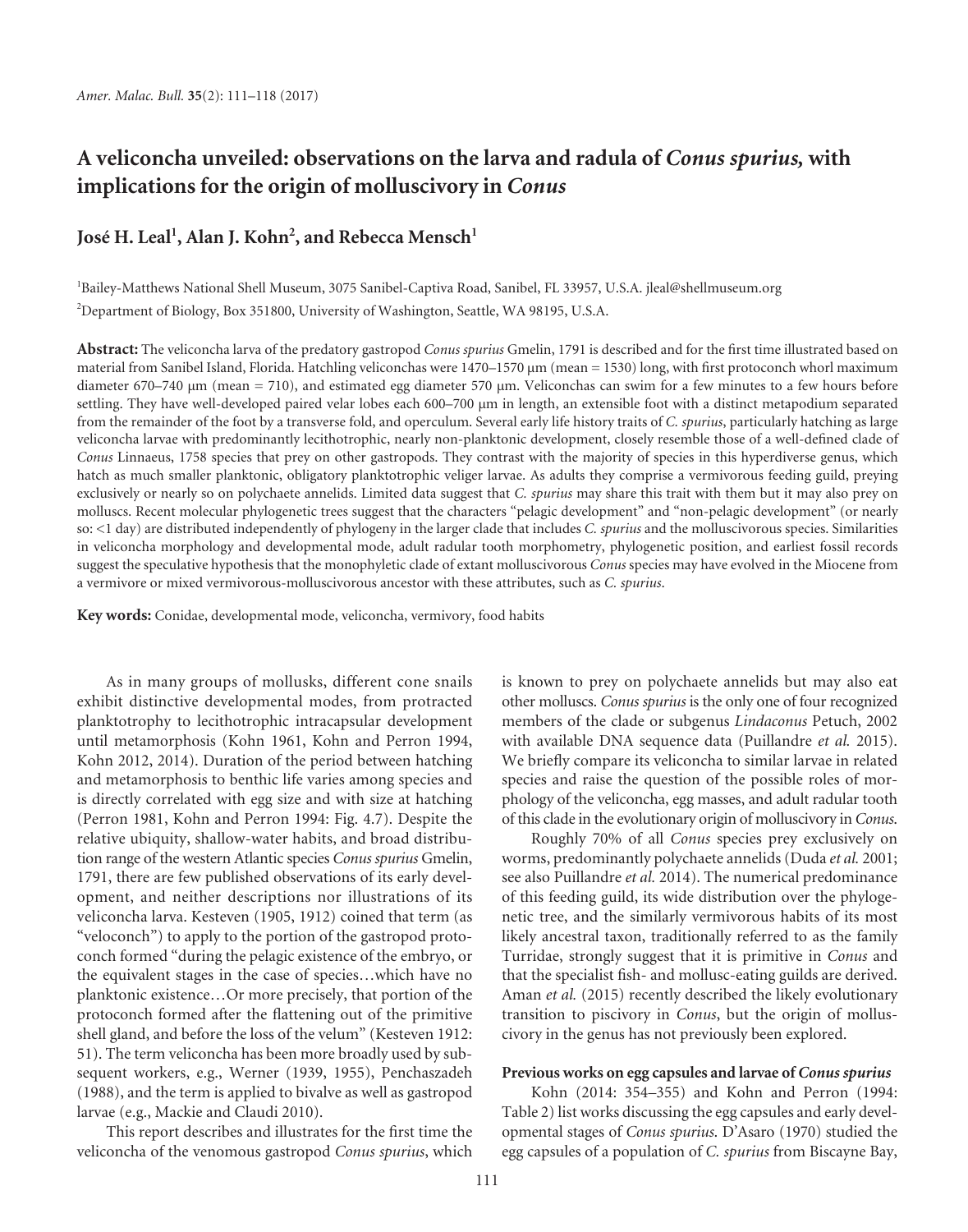Florida. He counted the number of embryos in each capsule  $(range = 54-67; mean = 59) but did not describe the embryos$ or larvae. Bandel (1975) examined the larval shell of *C. spurius* from the Caribbean coast of Colombia; he misidentified his samples of *C. spurius* as *C. largillierti* Kiener, 1847 (Von Cosel and Kohn 2012). The length at settlement indicated by Bandel (*op. cit.*) also differed between the text and the scale in his pl. 20, fig. 4, for the veliconcha of *C. spurius* (as *C. largillierti*). The stated length of 1300 μm is apparently correct, but the length of the larval shell in the illustration based on its scale bar would result in  $2100 \mu m$ . Bandel (1976: 186-187, fig. 11) described the individual egg capsules of *C. spurius* from Colombia (again, as *C. largillierti*), indicating that "after more than 10 days of development, all 20 to 40 embryos contained within one egg capsule hatch...as veliconcha, being able to crawl and swim." Penchaszadeh (1984) measured the diameter of uncleaved eggs of *C. spurius* from Golfo Triste, Venezuela, finding a range of  $690-710$  µm. The veliconchas he observed hatched at the crawling stage, and shell length at hatching was 1200–1300 μm.

#### **MATERIALS AND METHODS**

On May 11, 2016, we collected two *Conus spurius* egg masses from a sandy beach off West Gulf Drive on Sanibel Island, Florida. In the laboratory, capsules were immediately examined for the presence of viable eggs and veliconchas, then kept in a saltwater tank. Capsules were opened with a scalpel and contents emptied into sea water in a petri dish. The descriptions and measurements of veliconchas provided here were taken from individuals from the smaller of the two egg masses. Because other individuals from this egg mass hatched in the lab less than a day after the initial isolation of veliconchas for study, we consider that the measurements and morphological attributes described here are equivalent to those "at hatching."

Images of larval shells were captured under a scanning electron microscope at the Department of Geology, University of Florida, Gainesville. Veliconchas were photographed under a Leica MZ8 dissecting microscope with a Nikon D800 digital single-lens reflex camera coupled by a Leica phototube.

Shell length and maximum diameter (MD) of the first protoconch whorl of 20 veliconchas were measured through a calibrated eyepiece reticle. MDs were measured using the larval shell parameters of Shuto (1974), Hansen (1980), and Jablonski and Lutz (1980), among others. Egg diameter (ED) was estimated from the regression of egg diameter on protoconch MD of 16 *Conus* species calculated by Kohn and Perron (1994: 52, Fig. 4.8).

As an exemplar of adult *Conus spurius* radular teeth we selected a specimen (shell size 54×29 mm) dredged 54 km

west of Tarpon Springs, Florida at 34 m depth, whose teeth, shell, and body were described and illustrated (Kohn 2014:  $350$ ; Text-figs.  $5.107 - 5.109$ ). It is preserved in the Florida Museum of Natural History, Gainesville, no. UF 457440.

Voucher specimens of larvae and larval shells are deposited in the Bailey-Matthews National Shell Museum wet collection, nos. BMSM 113208–113210, and at the Florida Museum of Natural History, nos. UF 505176–505178 (shells mounted for SEM scans only).

#### **RESULTS**

#### **Egg masses and egg capsules**

Capsules from the larger (in number of capsules) of the two egg masses contained 26–57 veliconchas (mean = 35.6,  $n = 8$ ) and from the smaller, 15–45 veliconchas (mean = 31.8, n = 5). The former appeared to be at earlier stages of development than those from the smaller egg mass. These values agree with counts by the previous authors indicated above. Opening the egg capsules in a petri dish with sea water prompted a few veliconchas to start swimming; most settled to the bottom in a few hours. Many of the egg capsules contained veliconchas at apparently different stages of development. In 1–2 days other veliconchas from the larger egg mass hatched in the saltwater tank, and settled after swimming for a few hours. Attempts at rearing veliconchas after metamorphosis were not successful.

#### **Larval shell (Fig. 1, A–E)**

The shell at hatching is translucent, almost transparent, with about 2 whorls. The aperture is ovoid, with a slight anterior canal and an incipient parietal shield. The only distinct sculptural feature present (visible only under SEM) is a corrugated sutural band resembling "fillet" welding (Fig. 1D, 1E: sb). Shell lengths ranged 1470–1570 μm (mean = 1530 μm,  $N = 20$ ); MD ranged 670–740 μm (mean = 710 μm, N = 20).

Bandel (1975) illustrated the shell of the veliconcha from Colombia and indicated protoconch width as 270 μm, much smaller than the maximum diameter found by us (mean = 710 μm). Possibly Bandel measured the first half-whorl of the protoconch instead of the entire first protoconch whorl as used in the present study and defined by the authors cited in the Materials and Methods section above.

#### **Veliconchas (Figs 1, F–H)**

The veliconchas have well-developed, functional, paired velar lobes (Fig. 1F, G: vl), each measuring about 600–700 μm in length when fully extended. As in larvae of other *Conus* species, the velar lobes are festooned with pigmented spots of unknown function (Fig. 1G: sp). The foot (Fig. 1G–H: f) is extensible, elongate, well-developed, with a distinct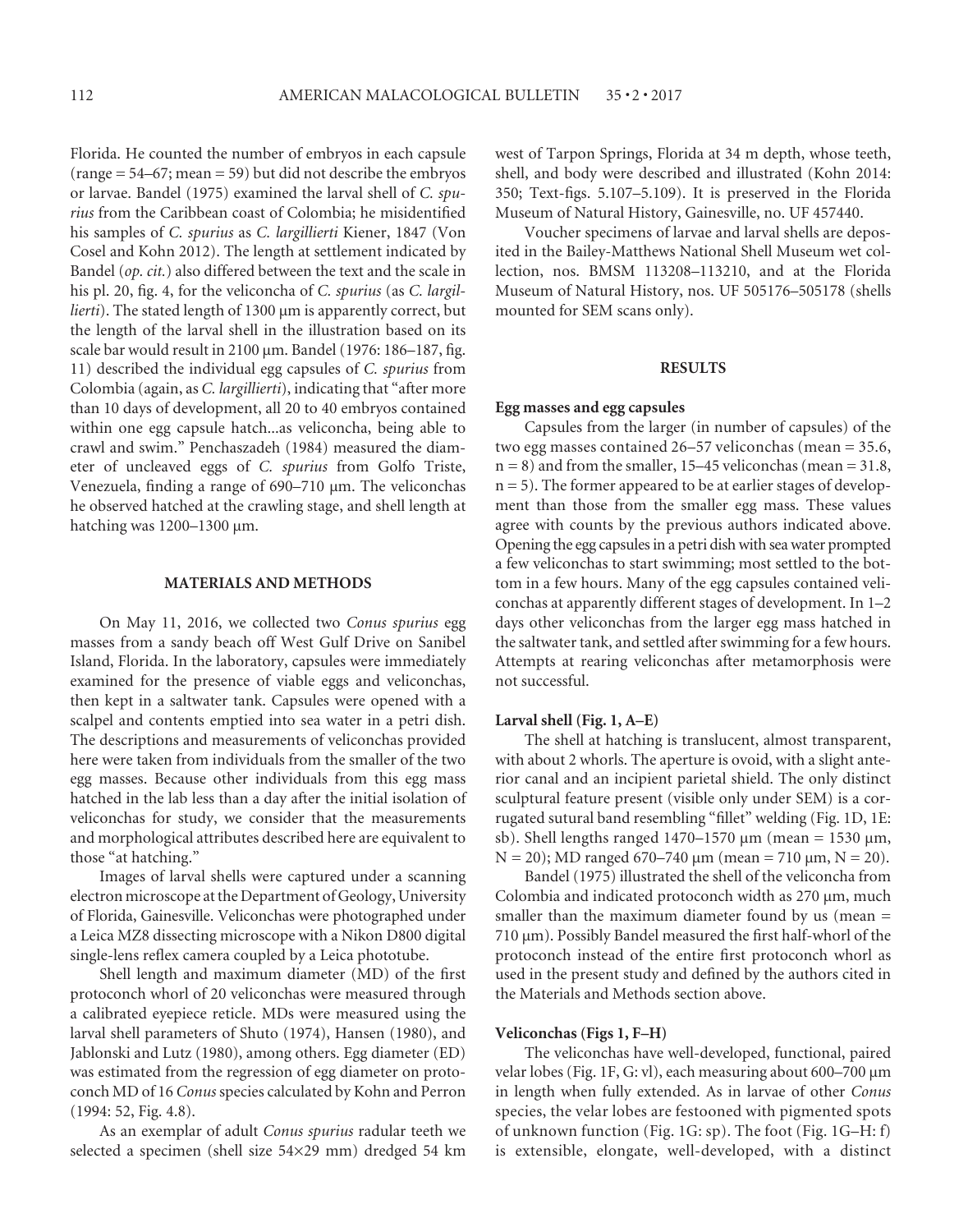

**Figure 1.** Larval shell and veliconcha of *Conus spurius*. A–E. Scanning electron micrographs of larval shell. A, Abapertural view. B, Apertural view. C, Apical view. D, Detail of the embryonic whorl (first whorl), showing sutural band. E, Detail of the sutural band. F–H. Veliconchas at hatching. F, Veliconcha partially withdrawn into its shell. G, Veliconcha with velar lobes fully expanded. H, Veliconcha with velar lobes expanded and foot extended. Abbreviations: cl, cephalic lobe; ct, ctenidium; dg, digestive land; f, foot; m, metapodium; o, operculum; ps, parietal shell shield; s, shell; sb, sutural band; sp, pigmented spot; te, tentacles with eyes; tf, transversal fold of foot; vm, visceral mass. Scale bar: A–C, F–H =  $500 \mu m$ ; otherwise indicated on bar.

metapodium (Fig. 1H: m), separated from the remainder of the foot by a transverse fold (Fig. 1H: tf). The foot is capable of withdrawing into the shell by folding transversely (Figs 1G, 1H). The operculum (Fig. 1G–H: o) is ovoid and translucent. The cephalic lobe (Fig. 1H: cl) is not well-developed. An eye spot is present on the median region of each stubby tentacle (Fig.1G: te). The nearly transparent shell makes it possible to observe the spacious mantle cavity, including the ctenidium

(Fig. 1F, G: ct) and the visceral mass, including the digestive gland (Fig.1F: dg).

At the hatching stage, the larva is already capable of completely withdrawing into the shell, with the operculum partially sealing the aperture. The visceral mass is visible through the shell as a compact, solid, cream-yellow structure located apically and occupying most of the first whorl of the larval shell.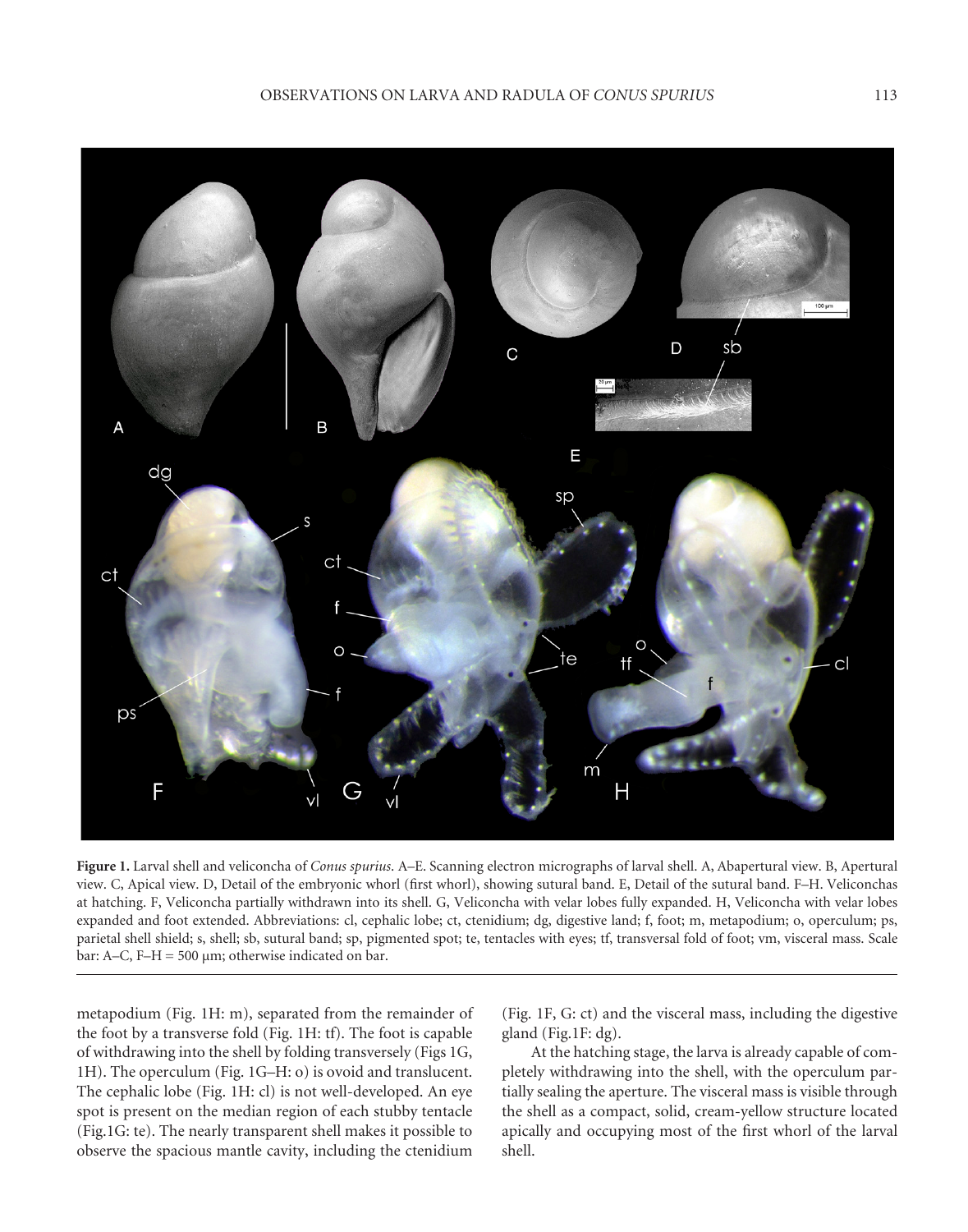After removal from the egg capsule, veliconchas showed a range of swimming and crawling behaviors; some were capable of swimming for at least a few hours, some swam less than that, some hovered over the bottom, and others began crawling immediately without undergoing a brief swimming stage. Active ciliary movement on velar lobes upon removal from egg capsules suggests that the larvae probably actively feed on food particles within the capsule. These behaviors and eventually associated morphological variations were not quantified given the variability present within the studied capsules.

#### **Inference of egg size**

Uncleaved eggs were not present in the egg capsules examined. However, egg diameter (ED) was estimated from its regression on maximum diameter of the first protoconch whorl (MD). Plotting our mean MD of 710 μm (N=20) on Kohn and Perron's OLS regression indicated egg diameter of 570 μm for the study veliconchas. This estimated value falls outside the range (690–700 μm diameter) obtained by Penchaszadeh (1984) for uncleaved eggs of *Conus spurius* from Golfo Triste, Venezuela. Penchaszadeh (1984) also observed that veliconchas of *C. spurius* hatch as benthic crawlers 1200–1300 μm long, in contrast to 1470–1570 μm (mean=1530 μm) found in the present study.

A possible explanation of these discrepancies with the results from Florida is that the Golfo Triste specimens studied by Penchaszadeh (1984) were trawled at depths of 35–40 m and may be characteristic of the subspecies *Conus s. lorenzianus* Dillwyn, 1817 (Kohn 2014: p. 357). Díaz (1990) noted that in Colombia individuals agreeing with the description of the latter are relatively more common below 30 m.

#### **DISCUSSION**

### **Implications from** *Conus spurius* **for the possible origin of molluscivory in** *Conus*

Several disparate observations, listed below, suggest the hypothesis that the clade comprising the *Conus* species that are specialized predators on other gastropods may have evolved from a vermivorous ancestor with radular teeth and phylogenetic position as well as developmental mode similar to *C. spurius*. Although all intermediate branches are not strongly supported, the current molecular phylogenetic tree of *Conus* species (Puillandre *et al*. 2014) is consistent with the common ancestor of the clades now considered the subgenera *Harmoniconus* da Motta, 1991 and *Lindaconus* (which includes *C. spurius*) also being ancestral to the monophyletic cluster of clades that include all of the known extant specialized molluscivorous species (*Conuss.s.*, *Leptoconus* Swainson, 1840*, Calibanus* da Motta, 1991*, Darioconus* Iredale, 1930, and *Cylinder* Montfort, 1810) (Puillandre *et al*. 2014: 297, Fig. 2; 2015).

## *1. Similarity of eggs, egg capsules, and developmental stages of*  Conus spurius *to molluscivorous species*

Throughout *Conus*, egg size reliably predicts developmental mode including duration of an obligatory planktonic, planktotrophic stage. It also predicts, to some extent, membership in the vermivorous or molluscivorous feeding guild. Eggs  $\geq$ 500 μm in diameter are typically lecithotrophic, hatching as veliconchas with a short or no pelagic stage. These characterize about 30% of known molluscivorous species, but only about 10% in the much larger vermivore guild, whose vast majority lay smaller eggs that hatch as planktonic, planktotrophic veligers with longer durations (Kohn and Perron 1994; summarized here in Fig. 2).

The very large size of the *Conus spurius* egg (reported diameter range =  $570-1077$  µm; mean =  $780$  µm), its developmental mode as described above, and some of the main attributes of veliconcha morphology discussed above closely resemble those of molluscivorous congeners with very short or no pelagic larval stages and lecithotrophic larval development. In addition, *C. spurius* egg masses are of Type II (Kohn and Perron 1994), *i.e*., most capsules are attached to previously laid capsules rather than directly to the substratum (Type I egg masses). The egg masses of all 14 molluscivorous species that Kohn and Perron (1994) described were of Type II, while almost all other *Conus* egg masses that are known are of Type I (Bandel 1976, Kohn and Perron 1994).

In the four exclusively molluscivorous clades whose eggs and development are best known, the 15 species in the related subgenera *Conus s.s., Calibanus, Cylinder*, and *Darioconus* represented in Fig. 2 (Kohn and Perron 1994, Puillandre *et al.* 2014, 2015), mean egg diameter ranged 240–670 μm with mean = 410 μm. For instance, the larval shell of *C. pennaceus* Born, 1778, from Hawaii, with mean egg diameter 490 μm, hatches as a veliconcha with shell about 1250 μm long, similar in size at hatching and number of whorls (about two), to that of *C. spurius* (Kohn 1961: 172, Perron 1981: 32). Morphology and size of velar lobes, head, cephalic tentacles, and eyes in *C. pennaceus*, as inferred and estimated from illustrations in Perron (1981: fig. 5, E, fig. 6, F) also match these attributes of the *C. spurius* veliconcha.

Reduction in the duration or total loss of a pelagic larval stage is known to have occurred *de novo* and independently in many gastropod lineages, including the Conidae (Duda and Palumbi 1999, Kohn 2012, 2014). *Conus spurius* and *C. pennaceus* are widely separated geographically, differ markedly in shell form and feeding biology, but have veliconchas with similar general morphologies (size, number of protoconch whorls, size and shape of velar lobes, and others discussed above). In *C. anemone* Lamarck, 1810 from Australia, the vermivorous species in Fig. 2 with egg size second only to *C. spurius*, the veliconcha is also morphologically very similar to that of *C. spurius*: 1640 μm long at hatching, with smooth, blunt shells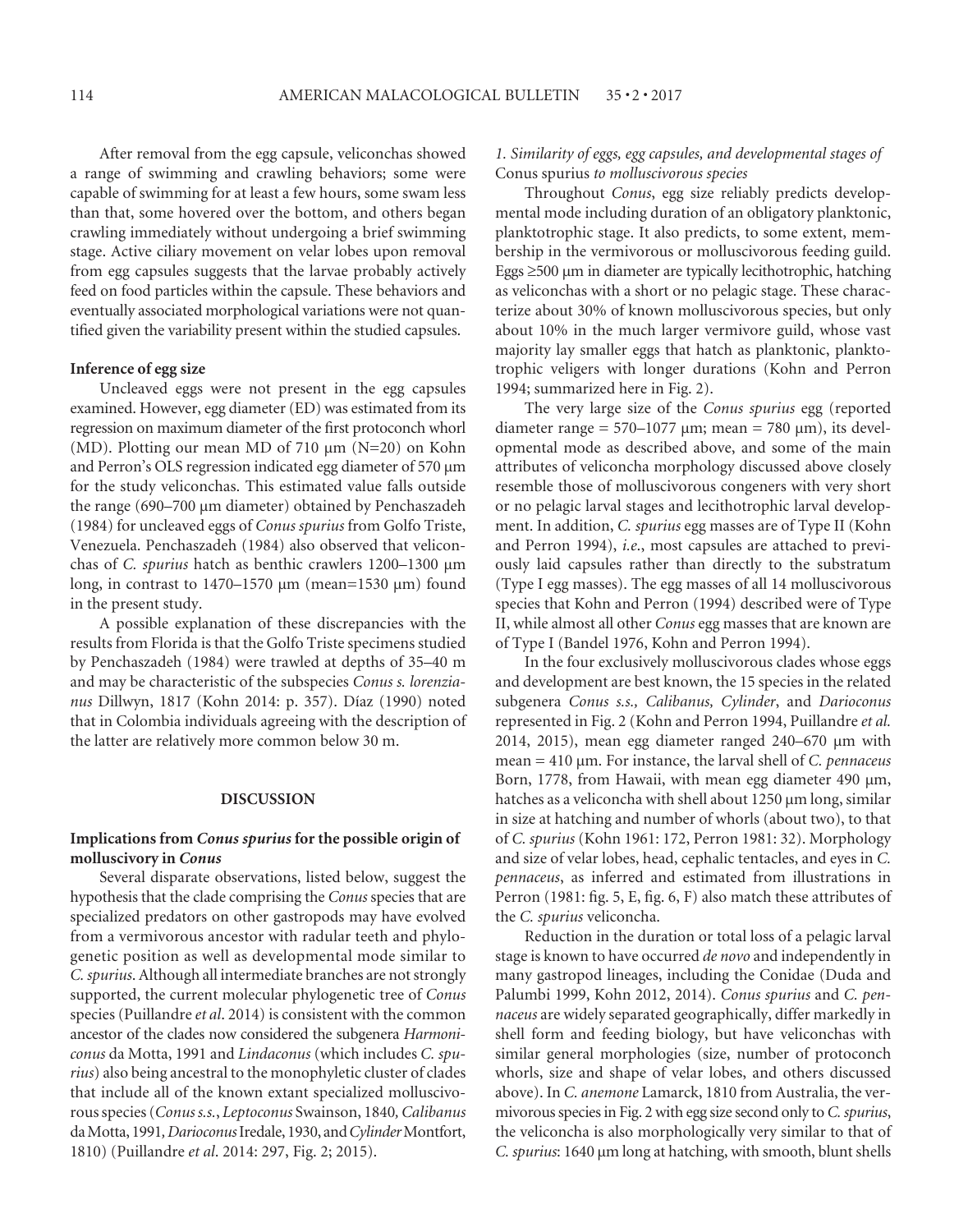

**Figure 2.** Egg diameters of vermivorous (solid histograms; mean = 244 μm; range 129–780 μm; median = 196  $\mu$ m; N = 43) and molluscivorous (hatched histograms; mean = 410  $\mu$ m, range 240–666  $\mu$ m; median = 338  $\mu$ m; N = 15) *Conus* species, based mainly on data in Appendix Tables 1 and 2 of Kohn and Perron (1994). Molluscivorous species have very highly significantly larger egg diameters than vermivorous species (Mann-Whitney U test:  $U = 79$ ; *P* < 0.0003). The two vermivorous species with the largest eggs (701–800 μm) are *C. spurius* (including data from the present study) and the Australian *C. anemone* Lamarck, 1810. The graph includes previously unpublished data for the molluscivore *C. bengalensis* (Okutani, 1968) (egg diameter =  $400 \mu m$ ).

spanning two whorls, and similar-sized velar lobes, foot, metapodium, and operculum (Kohn 1993, Kohn and Almasi 1993).

*Conus spurius* thus shares several reproductive, developmental and early life history characteristics with an Indo-Pacific vermivorous species with unusually large eggs, and with a number of Indo-Pacific molluscivorous congeners. The only other vermivorous species known to have nonplanktonic development (estimated from egg size, 550–600μm) (Fig. 2) are three western Atlantic predators of fireworms, polychaetes of the family Amphinomidae: *C. cedonulli* Linnaeus, 1758, *C. mappa* [Lightfoot], 1786, and *C. pseudaurantius* Vink and von Cosel, 1985 (Kohn and Perron 1994, Kohn 2014). The only western Atlantic molluscivorous species of Conidae is *Conasprella centurio*, with egg diameter 550 μm (Kohn and Perron 1994), in a genus that likely diverged from *Conus s.s.* in the Oligocene Epoch (Duda and Kohn 2005).

### *2. Several attributes of adult* Conus spurius *radular teeth resemble molluscivorous species more closely than vermivores*

All species of Conidae whose feeding biology has been examined are predatory carnivores that swallow prey whole,

usually after envenomating them. While the diet in nature of at least one species includes members of at least four animal phyla and three classes of molluscs (Kohn 1966), most belong to one of three specialized feeding guilds, consuming either worms, mainly polychaete annelids, other gastropods, or fishes (Puillandre *et al.* 2016). The vermivorous guild comprises the majority of all extant *Conus* species and is likely ancestral to the other two (Duda *et al.* 2001).

Unfortunately, the food in nature of *Conus spurius* is virtually unknown. While several studies of its venomous conopeptides state that *C. spurius* is vermivorous (Maillo *et al*. 2002, Rojas *et al*. 2008, Zamora-Bustillos *et al*. 2010), these assertions are undocumented. To our knowledge, in the only well documented case, Kohn (2014) reported extracting remains of a polychaete annelid (family Eunicidae) from the alimentary tract of a preserved specimen from Colombia; he has also heard other anecdotal accounts of vermivory. However, *C. spurius* may well also prey on molluscs in nature. Songdahl (1973) showed that injecting *C. spurius* venom into several gastropods and bivalves in aquaria was toxic,

and also that living molluscs kept in aquaria with *C. spurius* appeared to have been eaten, although he did not observe predation.

*Conus spurius* radular teeth share several morphological characteristics that are less similar to those of other vermivorous species and more closely resemble those of the molluscivorous species that constitute a monophyletic clade of several subclades now considered subgenera as mentioned above (Puillandre *et al.* 2014, 2015). In particular, the teeth of molluscivorous *Conus* species are typically longer relative to shell length than those of vermivores (Rolán and Raybaudi Massilia 2002). Tooth length:shell length ratios in 11 molluscivorous species had mean =  $0.07$  and range =  $0.03-0.12$ (Nishi and Kohn (1999: Table 3) vs. mean ratio  $= 0.03$  and range = 0.02–0.05 in 14 vermivorous species (U-test: *P*<0.001; data from Kohn *et al.* 1999, Tucker and Tenorio 2013, and Kohn 2014). If *C. spurius* is primarily vermivorous, its tooth (Kohn 2014: Text-fig.  $5.109$ ) is the longest relative to shell length (0.05) known in that guild.

In addition, the barb at the tip of the tooth is shorter in relation to tooth length in molluscivores (mean ratio = 0.05; range =  $0.03-0.08$ ) than in vermivores (mean ratio =  $0.07$ ;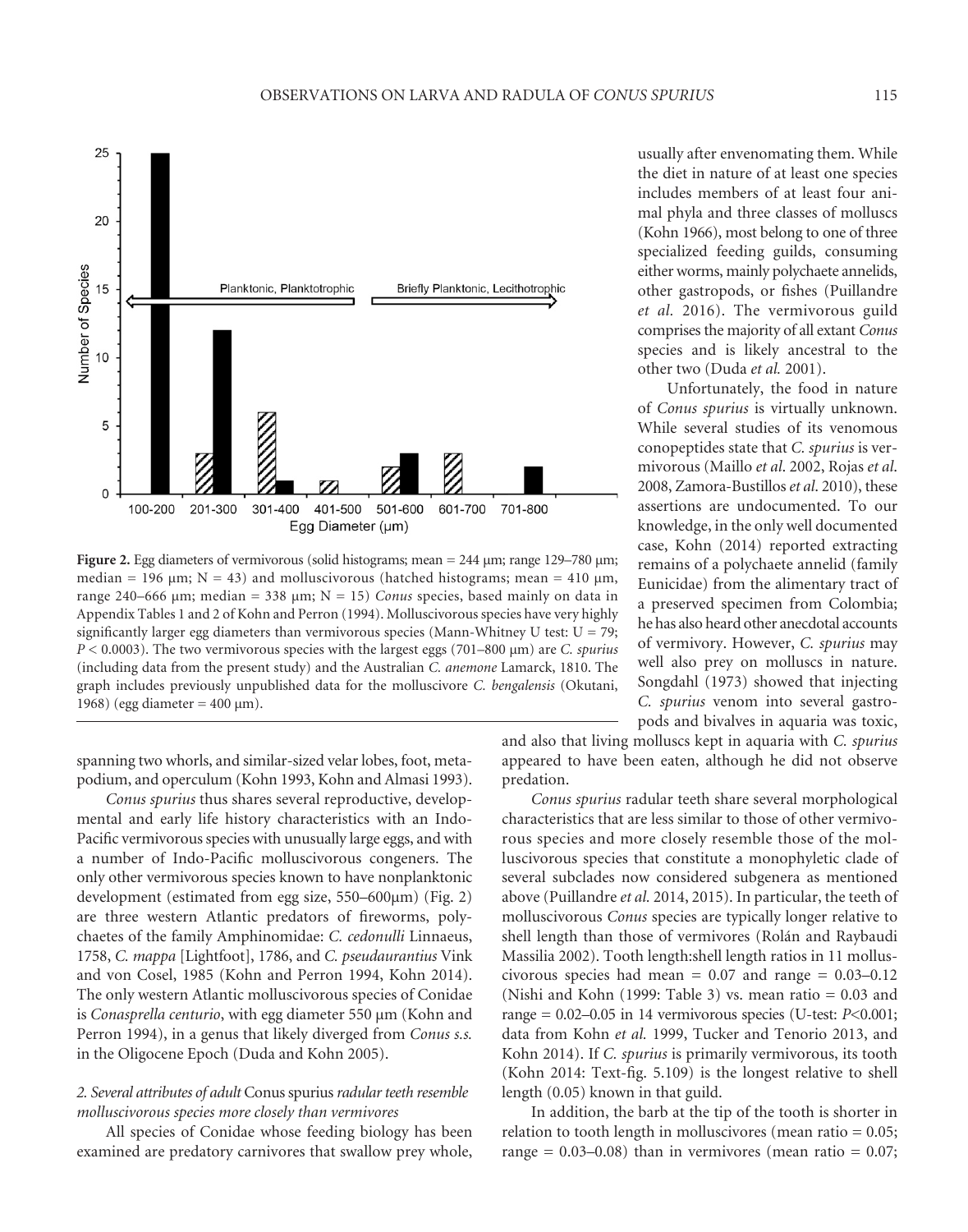range =  $0.03-0.10$ ; U test:  $P=0.01$ ). Finally, the serrations on the teeth of molluscivorous species differ from those of vermivores. The row is generally longer relative to tooth length in molluscivores (mean ratio  $= 0.63$ ; range  $= 0.33 - 0.81$ ) than in vermivores (data from Tucker and Tenorio 2013, and Kohn 2014): (mean ratio = 0.27; range = 0.10–0.52; U test: *P*<0.001). As in tooth length:shell length ratio, *Conus spurius* had the highest serration length:tooth length ratio, 52%, among vermivores. However, the individual denticles that comprise the serration of *C. spurius* resemble the teeth of vermivores in that they are coarser than those of molluscivores (Nishi and Kohn 1999).

Thus tooth form in the molluscivorous *Conus* groups differs substantially from those of the vermivorous majority of species, with vermivory most likely being the ancestral feeding habit of the genus (Duda *et al.* 2001). However, *C. spurius*, with radular teeth closely resembling those of its molluscivorous congeners, may also be capable of eating molluscs, as Songdahl (1973) suggested.

#### *3. Phylogenetic evidence for a most recent common ancestor of*  Conus spurius *and the clade of molluscivorous congeners*

To estimate the mode of development of the putative common ancestor of *Conus spurius* and, e.g., *C. pennaceus*, we (1) assumed these characters to be discrete, and (2) mapped the observed or predicted modes of development of terminal taxa to a phylogeny of the clade comprising the two species and their nearest likely common ancestor. The recent phylogenetic analyses of the Conidae by Puillandre *et al.* (2014), based on three sequenced mitochondrial genes, indicate that these two species belong to a clade comprising eleven subclades (considered subgenera in Puillandre *et al.* 2014, 2015), represented in those analyses by 38 species. A search for data on the observed or predicted mode of development for these species primarily in the *Conus* Biodiversity Website (Kohn and Anderson 2016) indicated that at least 21 among them have observed or predicted pelagic larval development, 6 have predicted non-pelagic development, and 12 are undetermined.

Mapping the characters "pelagic development" vs. "nonpelagic or nearly non-pelagic (<1 day) development" onto the Puillandre *et al.* (2014) phylogeny for the "*spurius–pennaceus*" portion of the tree, pruned to omit additional vermivorous descendant branches (Fig. 3), indicates that distribution of these two characters in the terminal taxa is apparently phylogeny-independent, with only one pair of "sister species" sharing non-pelagic development, and the other five nonpelagic developers randomly distributed in the tree, suggesting that the common ancestor was a pelagic developer. The first published species-level molecular phylogenetic study of *Conus*, based on sequences of the nuclear calmodulin gene (Duda and Palumbi 1999), reached a similar conclusion. Its analysis of 70 species also resulted in well supported clades,



Figure 3. Larval type (pelagic or non-pelagic) mapped on the portion of the Bayesian species-level tree of *Conus* showing the clade containing all known molluscivorous species (modified from Puillandre *et al*. 2014, Fig. 2c). The molecular phylogenetic tree is based on three concatenated mitochondrial genes (CO1, 16S, and 12S), and posterior probabilities (>0.95) are shown for each node. The portion shown illustrates the hypothesized origin of molluscivory in *Conus* (the six known subgenera (*Conus* s.s. to *Cylinder*) from the subgenus *Lindaconus*, of which the likely primarily vermivorous *C. spurius* is the only one of four assigned extant representatives with molecular genetic data (Puillandre *et al.* 2015). Additional clades (subgenera) of vermivorous descendants of *Lindaconus* have been pruned from the tree, including three nodes between *Lindaconus* and the molluscivorous taxa shown that lead to other vermivorous subclades. P, pelagic development; NP, non- or briefly (<1 day) pelagic development; ?, undetermined.

and eight species, each from a different clade of the phylogenetic tree and each from a different ancestor with planktonic larvae, had nonplanktonic development.

# *4. Fossil record of molluscivorous* Conus *and their hypothesized vermivorous ancestor*

Both present knowledge of the fossil record and molecular clock analyses indicate that molluscivory originated only once in *Conus*, most likely in the Middle Miocene, about 11 mya (Duda *et al.* 2001). Duda and Palumbi (1999) also estimated that nonplanktonic development in *Conus* originated at about the same time. The Lower and Upper Miocene records of "*C. spurius s.l.*" from Venezuela reported by Landau *et al.* (2008: App. B) are the earliest of that species or perhaps of an ancestor or close relative.

The results reported here describe the unusual but formerly poorly known early life history of *Conus spurius* and shed some light on the likely origin of molluscivory from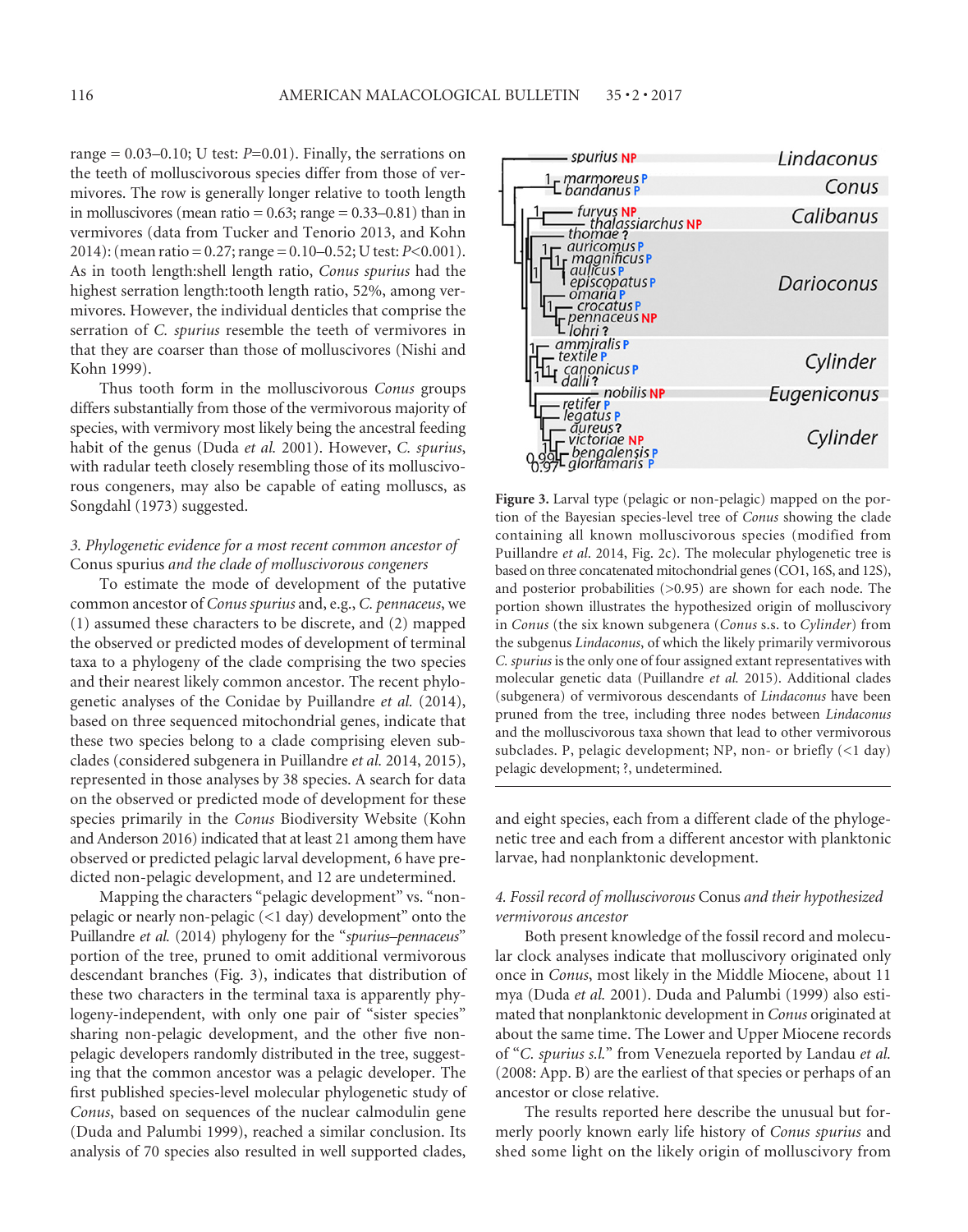vermivory within the genus *Conus.* However, the evolutionary scenario presented remains very speculative, for several reasons: The most recent species-level phylogenetic trees of *Conus* (Puillandre *et al.* 2014, 2015) include fewer than half of the more than 700 extant species in the genus. More detailed genetic analyses and genomic knowledge, further study of morphology, developmental modes, and feeding biology of *C. spurius*, its closest extant and extinct relatives and other potential ancestors of molluscivorous *Conus* species, and improved knowledge of their fossil record are needed for more convincing phylogenetic character mapping and more confident understanding of how so many closely related species have originated and persisted.

#### **ACKNOWLEDGMENTS**

We thank David G. Reid (The Natural History Museum, London) for comments on an earlier draft, Nicolas Puillandre (Muséum National d'Histoire Naturelle, Paris, France) for helpful comments on the phylogenetic aspects, two anonymous reviewers for recommending improvements to the manuscript, Harry G. Lee (Jacksonville, Florida), Ann Heatherington (Department of Geology, University of Florida, Gainesville), Bill Frank (Jacksonville, Florida), for help with the SEM images of larval shells, and Jintana Nugranad (Coastal Aquaculture Development Center, Prachuap Khiri Khan, Thailand) for the life history data on *Conus bengalensis* in Figure 2. Stefanie Wolf (BMSM, Sanibel) collected the beach-stranded egg masses of *Conus spurius*. Collection of egg masses on Sanibel was performed under the Special Activities License SAL-16- 1119-E, issued by the Florida Fish and Wildlife Conservation Commission to JHL and BMSM affiliates.

#### **LITERATURE CITED**

- Aman, J.W., J.S. Imperial, B. Ueberheide, M.-M. Zhang, M. Aguilar, D. Taylor, M. Watkins, D. Yoshikami, P. Showers-Corneli, H. Safavi-Hemami, J. Biggs, R.W. Teichert and B.M. Olivera. 2015. Insights into the origins of fish hunting in venomous cone snails from studies of *Conus tessulatus*. *Proceedings of the National Aademy of Sciences* **112**: 5087–5092.
- Bandel K. 1975. Embryonalgehäuse karibischer Meso- und Neogastropoden (Mollusca). *Abhandlungen der Mathematisch-Naturwissenschaftlichen Klasse, Akademie der Wissenschaften unde der Literatur* **1975** : 4–133. [In German]
- Bandel, K. 1976. Spawning, development and ecology of some higher Neogastropoda from the Caribbean Sea of Colombia (South America). *The Veliger* **19**: 176–193.
- D'Asaro, C. N. 1970. Egg capsules of prosobranch mollusks from South Florida and the Bahamas and notes on spawning in the laboratory. *Bulletin of Marine Science* **20**: 414–440.
- Díaz, J. M. 1990. Las especies de *Conus* (Mollusca: Gastropoda: Conidae) en la región de Santa Marta, Caribe colombiano, con notas sobre su ecologia y distribucion. *Anales del Instituto de Investigaciones Marines del Punta de Betín* **19–20**: 35–38. [In Spanish]
- Duda, T. F., Jr. and A. J. Kohn. 2005. Species-level phylogeography and evolutionary history of the hyperdiverse marine gastropod genus *Conus*. *Molecular Phylogenetics and Evolution* **34**: 257–272.
- Duda, T. F., Jr., A. J. Kohn, and S. R. Palumbi. 2001. Origins of diverse feeding ecologies within *Conus*, a genus of venomous marine gastropods. *Biological Journal of the Linnean Society* **73**: 391–409.
- Duda, T. F., Jr. and S. R. Palumbi. 1999. Developmental shifts and species selection in gastropods. *Proceedings of the National Academy of Sciences* U.S.A. **96**: 10272–10277.
- Hansen, T. A. 1980. Influence of larval dispersal and geographic distribution on species longevity in neogastropods. *Paleobiology* **6**: 193–207.
- Jablonski, D. and R. A. Lutz. 1980. Molluscan larval shell morphology—ecological and paleontological applications. *In:* D. C. Rhoads and R. A. Lutz, eds., *Skeletal Growth of Aquatic Organisms*. Plenum Press, New York. Pp. 322–377.
- Kesteven, H. L. 1905. The ontogenetic stages represented by the gastropod protoconch *Quarterly Journal of Microscopical Science*  **49**: 183–187.
- Kesteven, H. L. 1912. The construction of the gastropod protoconch: Its value as a taxonomic feature and the significance of some of its forms. *Proceedings of the Linnean Society of New South Wales* **37**: 49–82.
- Kohn, A. J. 1961. Studies on spawning behavior, egg masses, and larval development in the gastropod genus *Conus*, Part 1. Observations on nine species in Hawaii. *Pacific Science* 15: 163-179.
- Kohn, A. J. 1966. Food specialization in *Conus* in Hawaii and California. *Ecology* **47**: 1041–1043.
- Kohn, A. J. 1993. Development and early life history of three temperate Australian species of *Conus* (Mollusca: Gastropoda). *In:* F. E. Wells, D. I. Walker, H. Kirkman, and R. Lethbridge, eds., *Proceedings of the Fifth International Marine Biological Workshop: The Marine Flora and Fauna of Rottnest Island, Western Australia*. Western Australian Museum, Perth. Pp. 509–521.
- Kohn, A. J. 2012. Egg size, life history, and tropical marine gastropod biogeography. *American Malacological Bulletin* **30**: 163–174.
- Kohn, A. J. 2014*.* Conus *of the Southeastern United States and the Caribbean*. Princeton University Press, Princeton, New Jersey.
- Kohn, A. J. and K. N. Almasi. 1993. Comparative ecology of a biogeographically heterogeneous *Conus* assemblage. *In*: F. E. Wells, D. I. Walker, H. Kirkman, and R. Lethbridge, eds., *Proceedings of the Fifth International Marine Biological Workshop: The Marine Flora and Fauna of Rottnest Island, Western Australia*. Western Australian Museum, Perth. Pp. 523–528.
- Kohn, A. J. and T. R. Anderson. 2016. *The* Conus *Biodiversity Website.* Burke Museum of Natural History and Culture. http:// biology.burke.washington.edu (consulted in August–September 2016).
- Kohn, A. J., M. Nishi, and B. Pernet. 1999. Snail spears and scimitars: A character analysis of *Conus* radular teeth. *Journal of Molluscan Studies* **68**: 461–481.